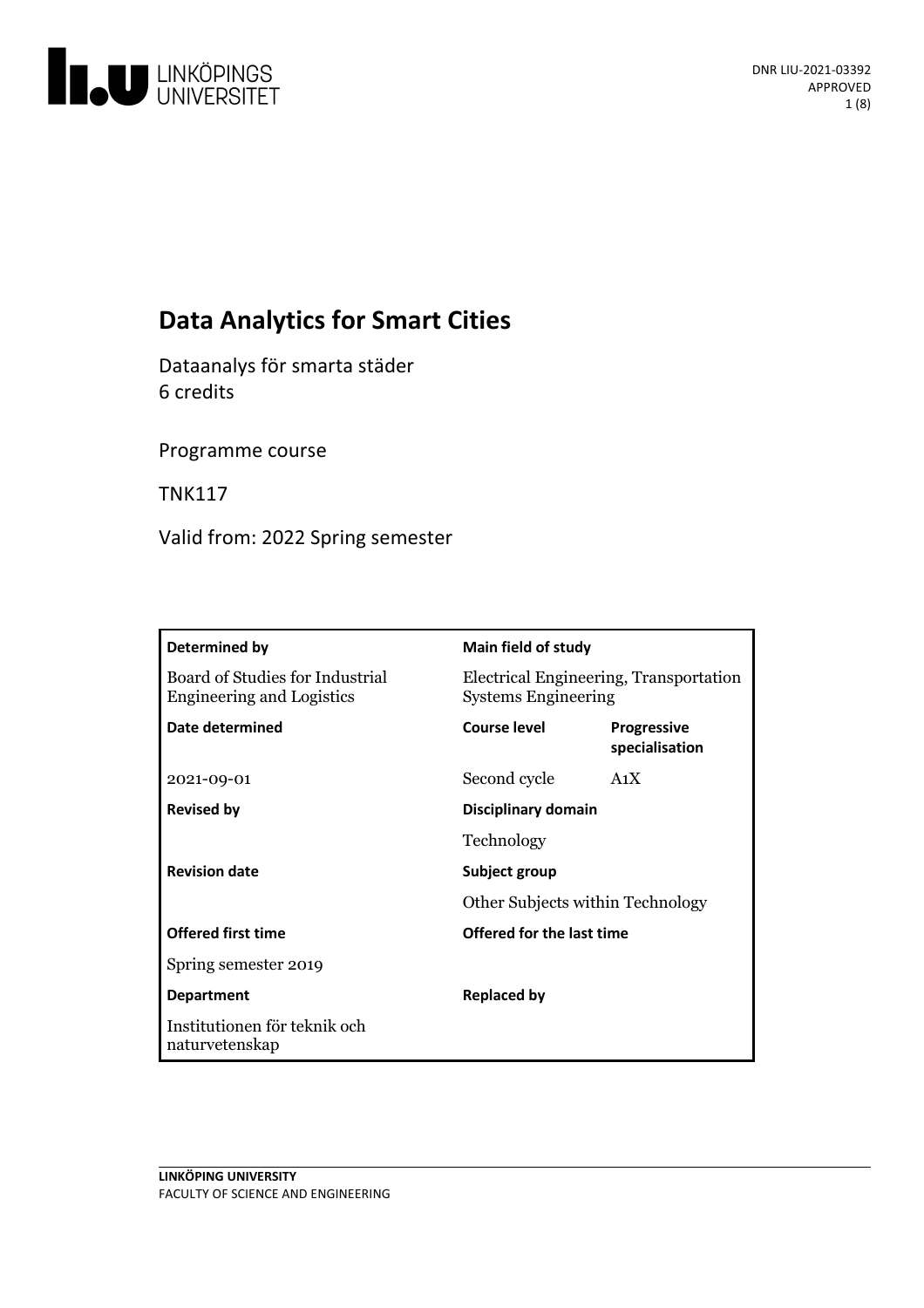## Course offered for

- Master of Science in Communications, Transport and Infrastructure
- Master's Programme in Intelligent Transport Systems and Logistics

## Prerequisites

Basic knowledge in linear algebra, calculus, statistics and probability theory as well as computer programming.

## Intended learning outcomes

In this course, you will learn how to utilize and learn from data in order to gain insights for decisions, especially in the area of smart cities. We will examine real world examples from for example traffic management, logistics, telecommunications and crowd sensing. After completing the course, the student should be able to:

- Identify the most common statistical methods used in data analytics
- Explain the differences in characteristics between different type of data analytics methods and give examples of when they should be applied
- Understand, explain and apply relevant concepts and methods in data analytics to solve practical problems
- Use selected statistical methods for prediction, classification and decision making
- Evaluate and choose among different methods for a specific problem instance
- Use existing data sets to train and evaluate selected methods for real-world applications
- Implement methods and algorithms for data analytics in a programming language

## Course content

The course aims to provide knowledge in data analytics, especially for applications related to smart cities. The course will cover both supervised and unsupervised learning. The focus will be on classification and prediction, but also include clustering, anomaly detection and dimensionality reduction. Example content includes statistical inference, correlation, linear regression, logistic regression, K- nearest neighbour, support vector machines, hidden Markov models, neural networks, k-means clustering and principal component analysis.

# Teaching and working methods

Lectures, tutorials and labs.

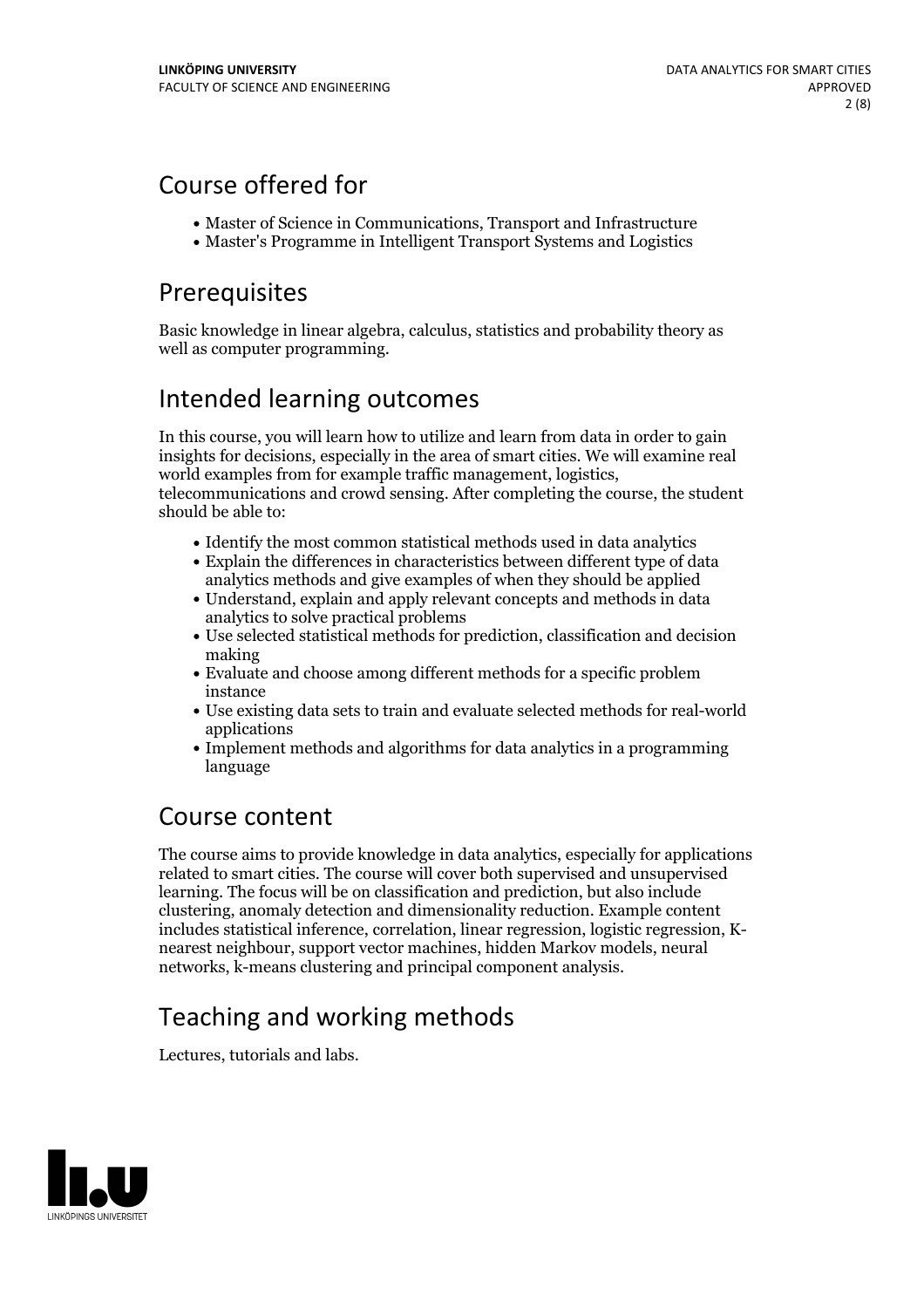## Examination

| LAB1 | Laboratory Work | 2 credits | U.G        |
|------|-----------------|-----------|------------|
| UPG1 | Assignments     | 2 credits | U, 3, 4, 5 |
| KTR1 | Written Test    | 2 credits | U, 3, 4, 5 |

The final grade is the average of the grades received from UPG1 and KTR1.

## Grades

Four-grade scale, LiU, U, 3, 4, 5

## Other information

### **About teaching and examination language**

The teaching language is presented in the Overview tab for each course. The examination language relates to the teaching language as follows:

- If teaching language is "Swedish", the course as a whole could be given in Swedish, or partly in English. Examination language is Swedish, but parts
- If teaching language is "English", the course as a whole is taught in English. Examination language is English. If teaching language is "Swedish/English", the course as a whole will be
- taught in English if students without prior knowledge of the Swedish language participate. Examination language is Swedish or English depending on teaching language.

### **Other**

The course is conducted in a manner where both men's and women's experience and knowledge are made visible and developed.

The planning and implementation of a course should correspond to the course syllabus. The course evaluation should therefore be conducted with the course syllabus as a starting point.

If special circumstances prevail, the vice-chancellor may in a special decision specify the preconditions for temporary deviations from this course syllabus, and delegate the right to take such decisions.

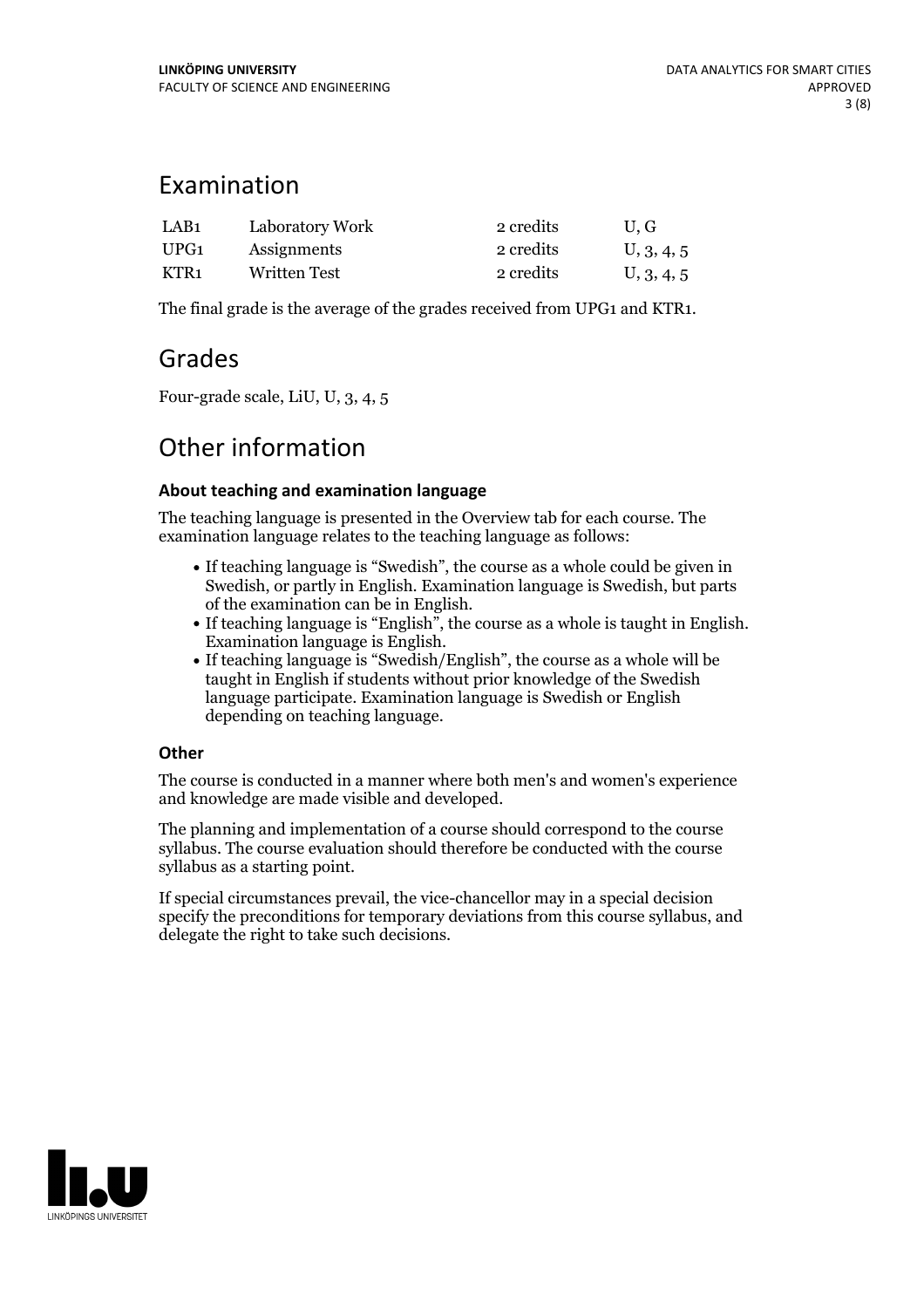## **Common rules**

### Course syllabus

A syllabus must be established for each course. The syllabus specifies the aim and contents of the course, and the prior knowledge that a student must have in order to be able to benefit from the course.

## Timetabling

Courses are timetabled after a decision has been made for this course concerning its assignment to a timetable module.

### Interruption in and deregistration from a course

The LiU decision, Guidelines concerning confirmation of participation in education (Dnr LiU-2020-02256), states that interruptions in study are to be recorded in Ladok. Thus, all students who do not participate in a course for which they have registered must record the interruption, such that the registration on the course can be removed. Deregistration from or interrupting a course is carried out using <sup>a</sup> web-based form: https://www.lith.liu.se/for- [studenter/kurskomplettering?l=en.](https://www.lith.liu.se/for-studenter/kurskomplettering?l=en)

## Cancelled courses and changes to the course syllabus

Courses with few participants (fewer than 10) may be cancelled or organised in a manner that differs from that stated in the course syllabus. The Dean is to deliberate and decide whether a course is to be cancelled or changed from the course syllabus.

## Guidelines relating to examinations and examiners

For details, see Guidelines for education and examination for first-cycle and second-cycle education at Linköping University, Dnr LiU-2020-04501 [\(http://styrdokument.liu.se/Regelsamling/VisaBeslut/917592\)](http://styrdokument.liu.se/Regelsamling/VisaBeslut/917592).

An examiner must be employed as a teacher at LiU according to the LiU Regulations for Appointments, Dnr LiU-2021-01204 [\(https://styrdokument.liu.se/Regelsamling/VisaBeslut/622784](https://styrdokument.liu.se/Regelsamling/VisaBeslut/622784)). For courses in second-cycle, the following teachers can be appointed as examiner: Professor (including Adjunct and Visiting Professor), Associate Professor (including Adjunct), Senior Lecturer (including Adjunct and Visiting Senior Lecturer), Research Fellow, or Postdoc. For courses in first-cycle, Assistant Lecturer (including Adjunct and Visiting Assistant Lecturer) can also be appointed as examiner in addition to those listed for second-cycle courses. In exceptional cases, a Part-time Lecturer can also be appointed as an examiner at both first- and second cycle, see Delegation of authority for the Board of Faculty of Science and Engineering.

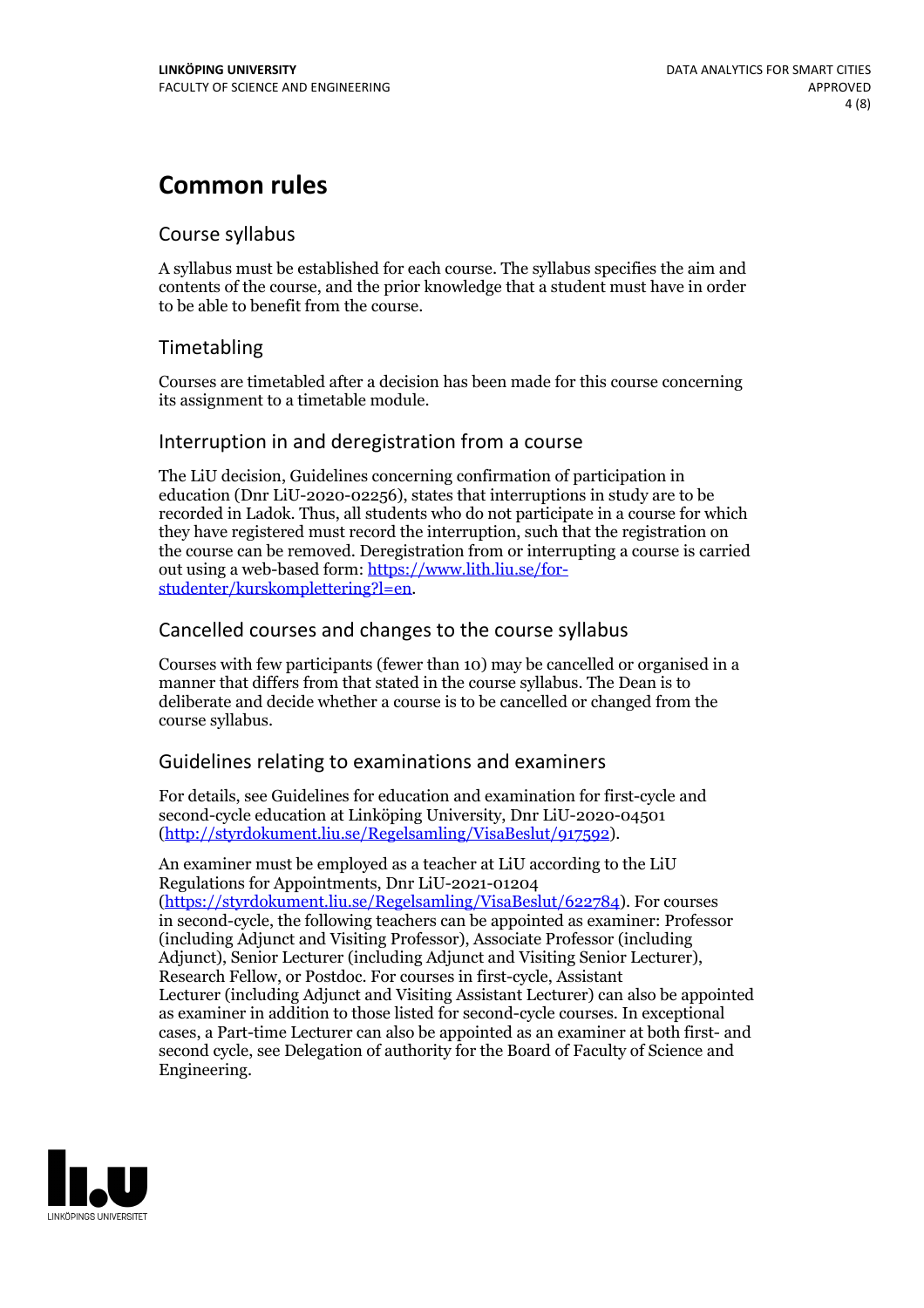## Forms of examination

#### **Principles for examination**

Written and oral examinations and digital and computer-based examinations are held at least three times a year: once immediately after the end of the course, once in August, and once (usually) in one of the re-examination periods. Examinations held at other times are to follow a decision of the faculty programme board.

Principles for examination scheduling for courses that follow the study periods:

- courses given in VT1 are examined for the first time in March, with re-examination in June and August
- courses given in VT2 are examined for the first time in May, with re-examination in August and October
- courses given in HT1 are examined for the first time in October, with re-examination in January and August
- courses given in HT2 are examined for the first time in January, with re-examination in March and in August.

The examination schedule is based on the structure of timetable modules, but there may be deviations from this, mainly in the case of courses that are studied and examined for several programmes and in lower grades (i.e. 1 and 2).

Examinations for courses that the faculty programme board has decided are to be held in alternate years are held three times during the school year in which the course is given according to the principles stated above.

Examinations for courses that are cancelled orrescheduled such that they are not given in one or several years are held three times during the year that immediately follows the course, with examination scheduling that corresponds to the scheduling that was in force before the course was cancelled or rescheduled.

When a course, or a written examination (TEN, DIT, DAT), is given for the last time, the regular examination and two re-examinations will be offered. Thereafter, examinations are phased out by offering three examinations during the following academic year at the same times as the examinations in any substitute course. If there is no substitute course, three examinations will be offered during re- examination periods during the following academic year. Other examination times are decided by the faculty programme board. In all cases above, the examination is also offered one more time during the academic year after the following, unless the faculty programme board decides otherwise. In total, 6 re-examinations are offered, of which 2 are regular re-examinations. In the examination registration system, the examinations given for the penultimate time and the last time are denoted.

If a course is given during several periods of the year (for programmes, or on different occasions for different programmes) the faculty programme board or boards determine together the scheduling and frequency of re-examination occasions.

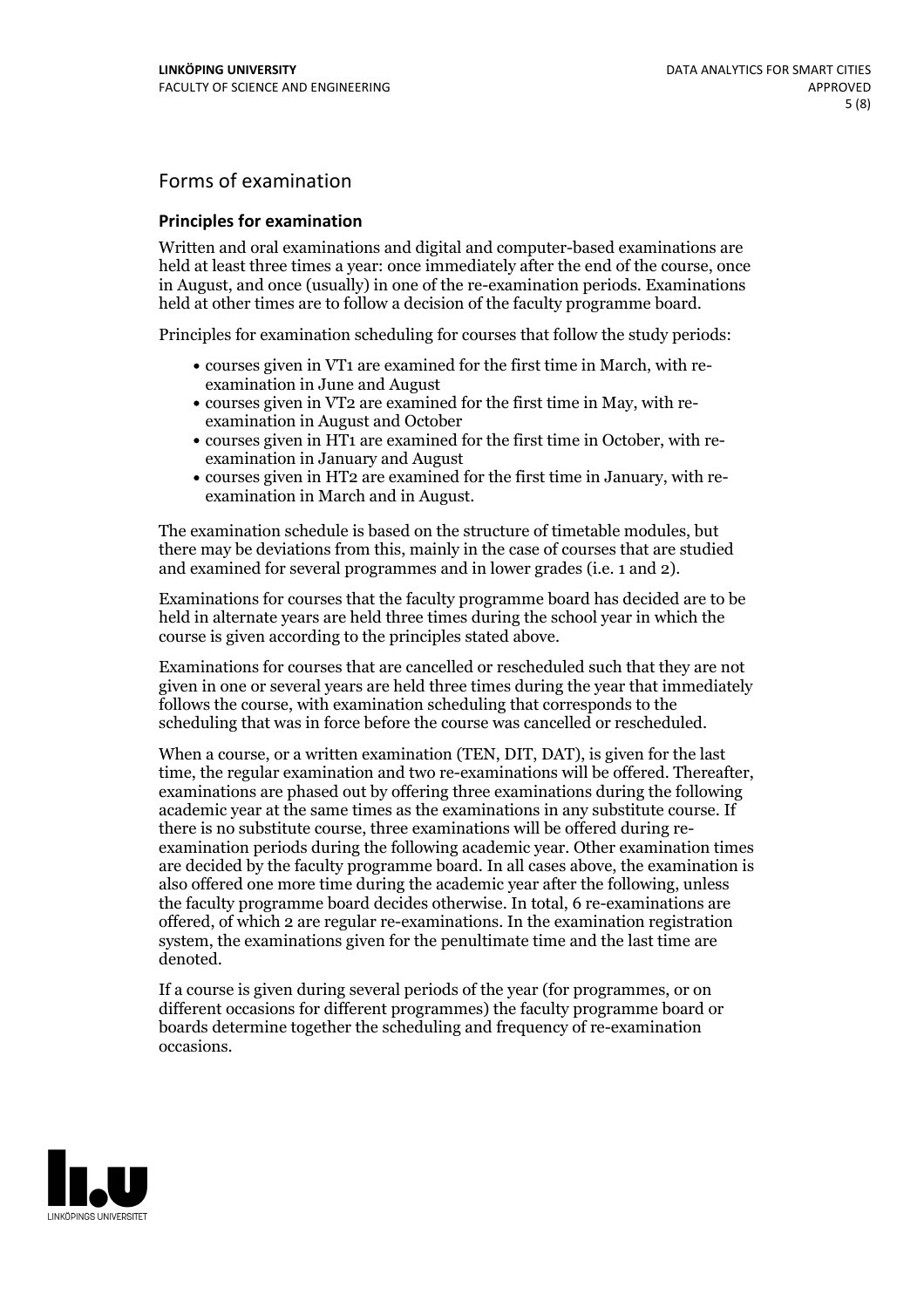#### **Retakes of other forms of examination**

Regulations concerning retakes of other forms of examination than written examinations and digital and computer-based examinations are given in the LiU guidelines for examinations and examiners, [http://styrdokument.liu.se/Regelsamling/VisaBeslut/917592.](http://styrdokument.liu.se/Regelsamling/VisaBeslut/917592)

#### **Course closure**

For Decision on Routines for Administration of the Discontinuation of Educational Programs, Freestanding Courses and Courses in Programs, see DNR LiU-2021-04782. After a decision on closure and after the end of the discontinuation period, the students are referred to a replacement course (or similar) according to information in the course syllabus or programme syllabus. If a student has passed some part/parts of a closed program course but not all, and there is an at least partially replacing course, an assessment of crediting can be made. Any crediting of course components is made by the examiner.

#### **Registration for examination**

In order to take an written, digital or computer-based examination, registration in advance is mandatory, see decision in the university's rule book [https://styrdokument.liu.se/Regelsamling/VisaBeslut/622682.](https://styrdokument.liu.se/Regelsamling/VisaBeslut/622682) An unregistered student can thus not be offered a place. The registration is done at the Student Portal or in the LiU-app during the registration period. The registration period opens 30 days before the date of the examination and closes 10 days before the date of the examination. Candidates are informed of the location of the examination by email, four days in advance.

#### **Code of conduct for students during examinations**

Details are given in a decision in the university's rule book: <http://styrdokument.liu.se/Regelsamling/VisaBeslut/622682>.

#### **Retakes for higher grade**

Students at the Institute of Technology at LiU have the right to retake written examinations and digital and computer-based examinations in an attempt to achieve a higher grade. This is valid for all examination components with code "TEN", "DIT" and "DAT". The same right may not be exercised for other examination components, unless otherwise specified in the course syllabus.

A retake is not possible on courses that are included in an issued degree diploma.

#### **Grades**

The grades that are preferably to be used are Fail (U), Pass (3), Pass not without distinction  $(4)$  and Pass with distinction  $(5)$ .

- Grades U, 3, 4, 5 are to be awarded for courses that have written or digital examinations.<br>• Grades Fail (U) and Pass (G) may be awarded for courses with a large
- degree of practical components such as laboratory work, project work and

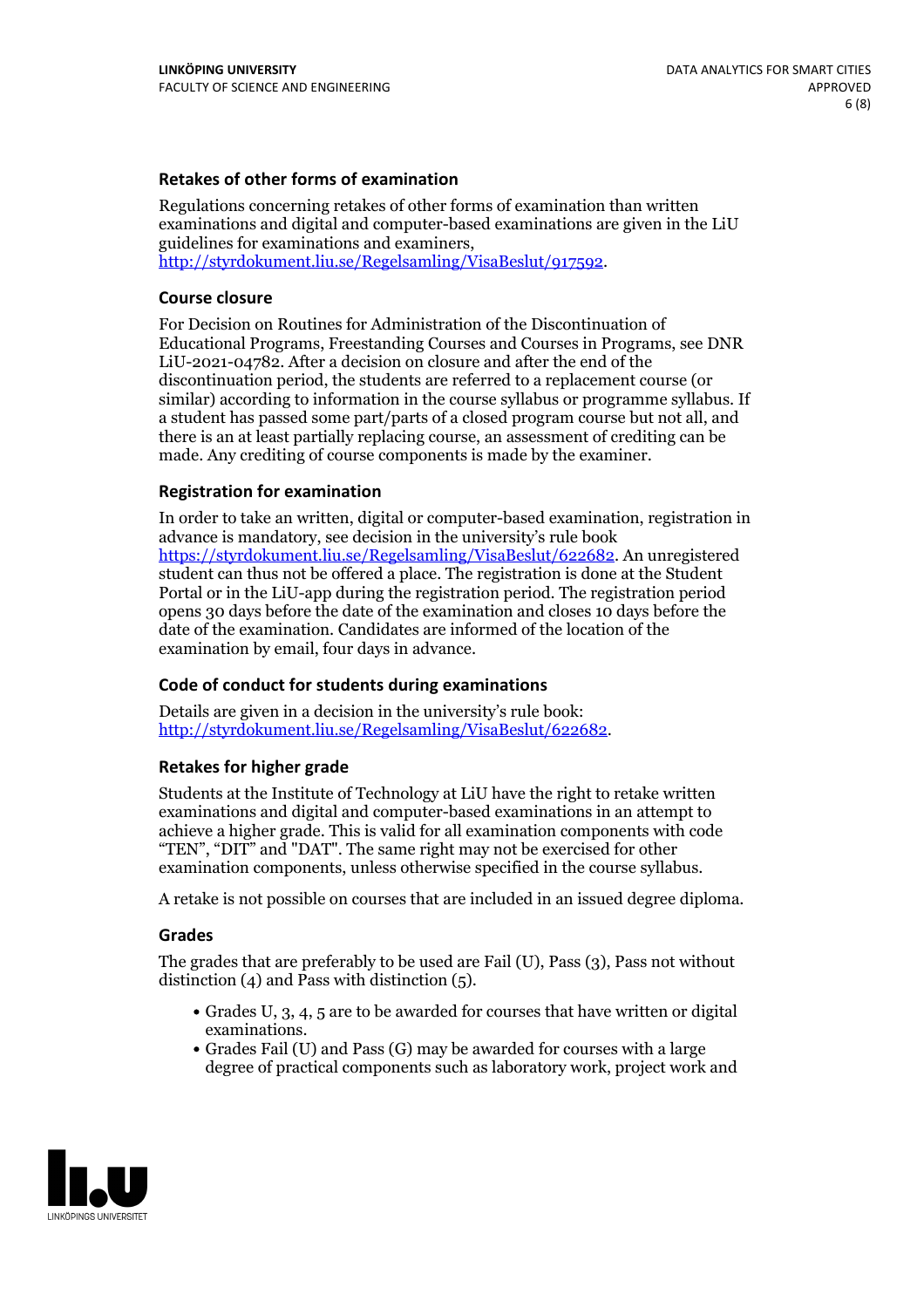group work.<br>• Grades Fail (U) and Pass (G) are to be used for degree projects and other independent work.

#### **Examination components**

The following examination components and associated module codes are used at the Faculty of Science and Engineering:

- Grades U, 3, 4, 5 are to be awarded for written examinations (TEN) and
- digital examinations (DIT).<br>• Examination components for which the grades Fail (U) and Pass (G) may be awarded are laboratory work (LAB), project work (PRA), preparatory written examination (KTR), digital preparatory written examination (DIK), oral examination (MUN), computer-based examination (DAT), home
- assignment (HEM), and assignment (UPG).<br>• Students receive grades either Fail (U) or Pass (G) for other examination components in which the examination criteria are satisfied principally through active attendance such as tutorial group (BAS) or examination item
- (MOM).<br>• Grades Fail (U) and Pass (G) are to be used for the examination components Opposition (OPPO) and Attendance at thesis presentation (AUSK) (i.e. part of the degree project).

In general, the following applies:

- 
- Mandatory course components must be scored and given <sup>a</sup> module code. Examination components that are not scored, cannot be mandatory. Hence, it is voluntary to participate in these examinations, and the voluntariness must be clearly stated. Additionally, if there are any associated conditions to
- the examination component, these must be clearly stated as well.<br>• For courses with more than one examination component with grades U,3,4,5, it shall be clearly stated how the final grade is weighted.

For mandatory components, the following applies (in accordance with the LiU Guidelines for education and examination for first-cycle and second-cycle education at Linköping University,<br>[http://styrdokument.liu.se/Regelsamling/VisaBeslut/917592\)](http://styrdokument.liu.se/Regelsamling/VisaBeslut/917592):

If special circumstances prevail, and if it is possible with consideration of the nature of the compulsory component, the examiner may decide to replace the compulsory component with another equivalent component.

For possibilities to alternative forms of examinations, the following applies (in accordance with the LiU Guidelines for education and examination for first-cycle [http://styrdokument.liu.se/Regelsamling/VisaBeslut/917592\)](http://styrdokument.liu.se/Regelsamling/VisaBeslut/917592):

If the LiU coordinator for students with disabilities has granted a student the right to an adapted examination for a written examination in an examination hall, the student has the right to it.